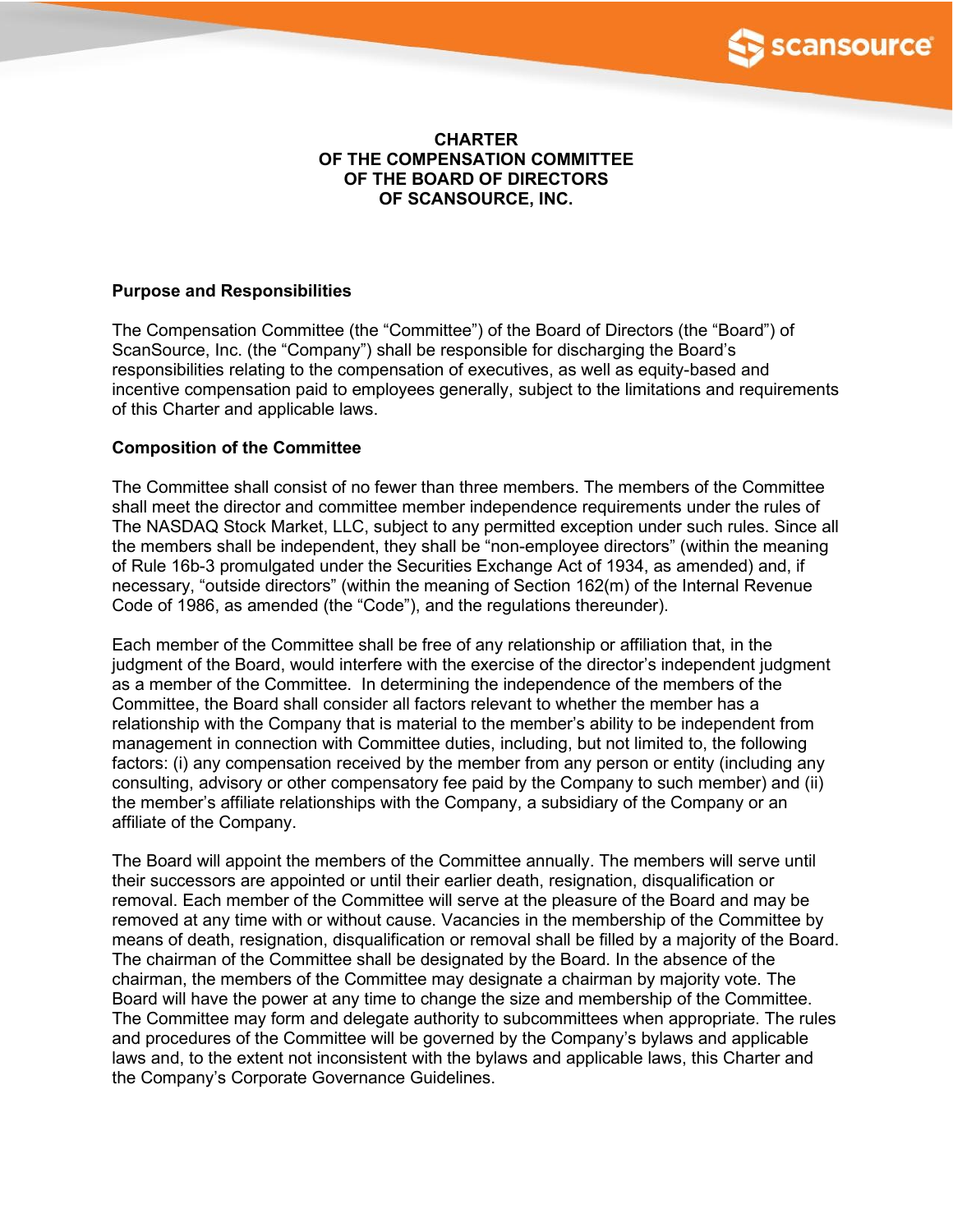

# **Operations of the Committee**

The Committee shall:

• Review periodically and approve the Company's general philosophy concerning executive compensation and the components of the Company's executive compensation program to align them with the Company's compensation philosophy.

• Annually review and approve all Company corporate, divisional and/or individual goals and objectives relevant to the chief executive officer's compensation (as directed by the Board);

• Annually evaluate the chief executive officer's performance in light of the Company's goals and objectives;

• Annually establish the chief executive officer's base salary, incentive bonus levels and other compensation components based on the evaluation of the chief executive officer's performance relative to the Company's goals and objectives (the chief executive officer may not be present during such voting or deliberations);

• Annually review, evaluate and fix the base salaries, incentive bonus levels and other compensation components of all other executive officers of the Company (the chief executive officer may be present during voting or deliberations regarding the compensation of other executive officers);

• Annually review with management whether the Company's compensation arrangements incentivize unnecessary and excessive risk taking and whether these risks are reasonably likely to have a material adverse effect on the Company.

• Review and discuss with management, prior to filing with the Securities and Exchange Commission, the company's Compensation Discussion and Analysis disclosure and formally recommend to the Board that such Compensation Discussion and Analysis disclosure be included in the Company's annual report on Form 10-K (either directly or by incorporation by reference to the Company's subsequently filed annual proxy statement);

• Prepare the compensation committee report to be included in the Company's annual report on Form 10-K (either directly or by incorporation by reference to the Company's subsequently filed annual proxy statement);

• Make recommendations to the Board with respect to the Company's long-term and short-term incentive compensation plans and equity-based compensation plans;

• Establish and periodically review policies and guidelines for the Company's equity-based and other award grants;

• Meet annually to consider for approval the grant of annual equity awards for the chief executive officer and other officers;

• Meet quarterly, or more often as required, or act by unanimous written consent, to consider for approval annual equity awards for employees and equity awards for new hires or promotions of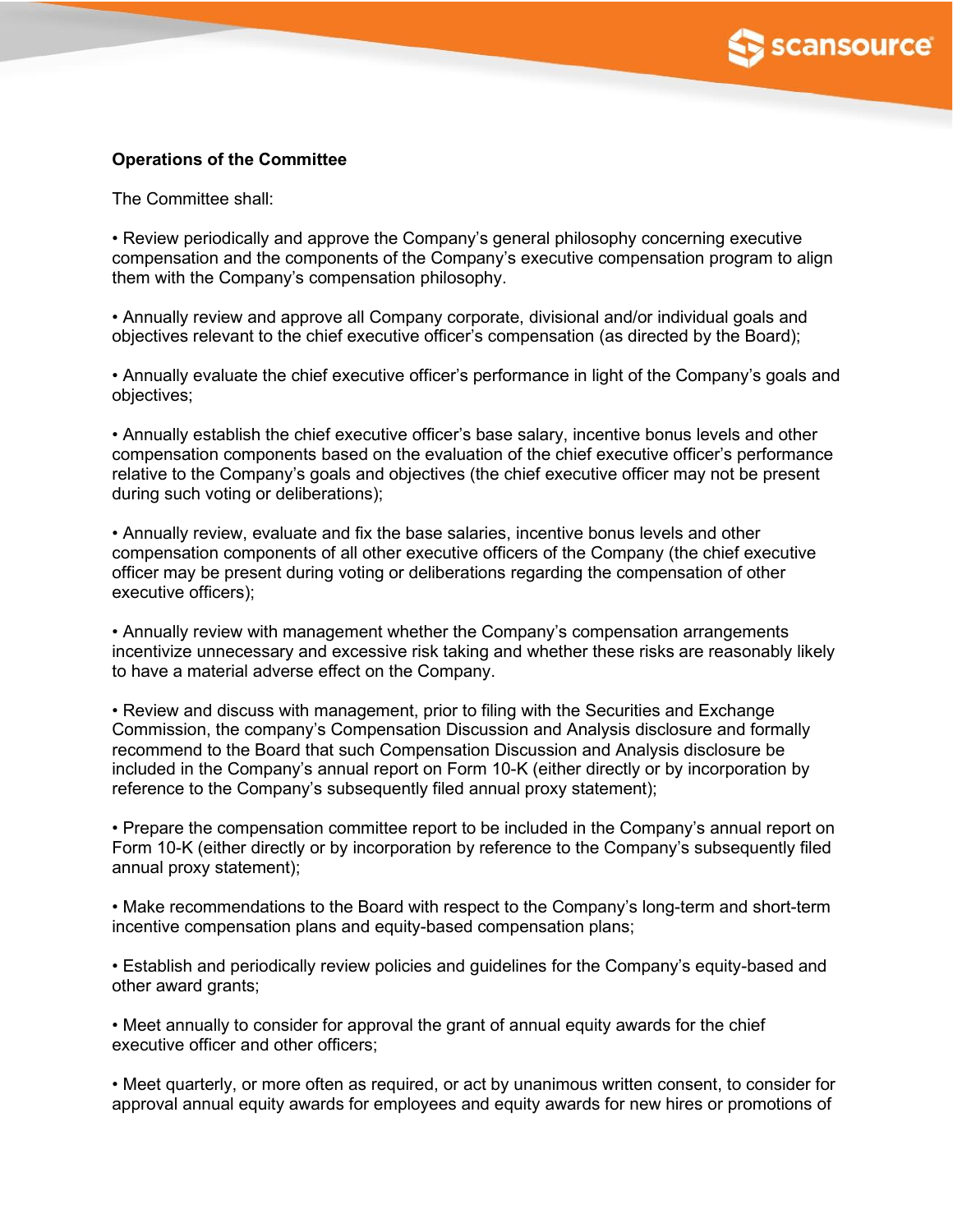

employees. The Committee may delegate to the chief executive officer such responsibility for awards to employees other than officers as the Committee deems appropriate;

• Approve all equity awards for officers, employees and consultants pursuant to the Company's equity award policies and related guidelines for delegation of authority for stock option grants in effect from time to time;

• Administer (or oversee the administration of) the Company's stock option and other equitybased plans and other employee benefit and incentive plans, to the extent consistent with their respective terms;

• Oversee the Company's other employee benefit plans, programs and practices, including the selection and retention of trustees to maintain custody of plan assets, the selection and retention of asset managers for such plans, and the determination of applicable investment guidelines and portfolio objectives. The Committee may delegate to management such responsibility for the administration of the Company's employee benefit plans, programs and practices as the Committee deems appropriate;

• Approve all performance-based compensation granted to the Company's named executive officers for purposes of Section 162(m) of the Code to the extent the transition rule for performance-based compensation under the Tax Cuts and Jobs Act of 2017 applies;

• Review and make recommendations to the Board with respect to employment agreements, severance agreements and change-in-control provisions, plans and agreements, for the chief executive officer and other executive officers, including all amendments to such agreements;

• Recommend to the Board that the Company's shareholders approve, on a non-binding advisory basis, the compensation of the Company's named executive officers ("say on pay vote") as disclosed in the Company's proxy statement;

• Review the results of any say on pay vote and consider whether to make any adjustments to the Company's executive compensation policies and practices;

• In connection with any shareholder advisory vote on the frequency with which the Company will hold a say on pay vote (a "say on pay frequency vote"), review and recommend for approval by the Board, or approve, the frequency that should be recommended to the Company's shareholders;

• Review and recommend for approval by the Board, or approve, the frequency with which the Company will submit to the shareholders a say on pay vote, taking into account the results of any prior say on pay frequency votes;

• Annually review an assessment of any potential conflicts of interest raised by the work of compensation consultants, whether retained by the Committee or by management, that are involved in determining or recommending executive or director compensation;

• Prior to engaging, and annually thereafter, assess the independence (taking into consideration the factors specified in NASDAQ Listing Rule 5605(d)(3)(D)(i)-(vi)) of any consultants or other outside advisors;